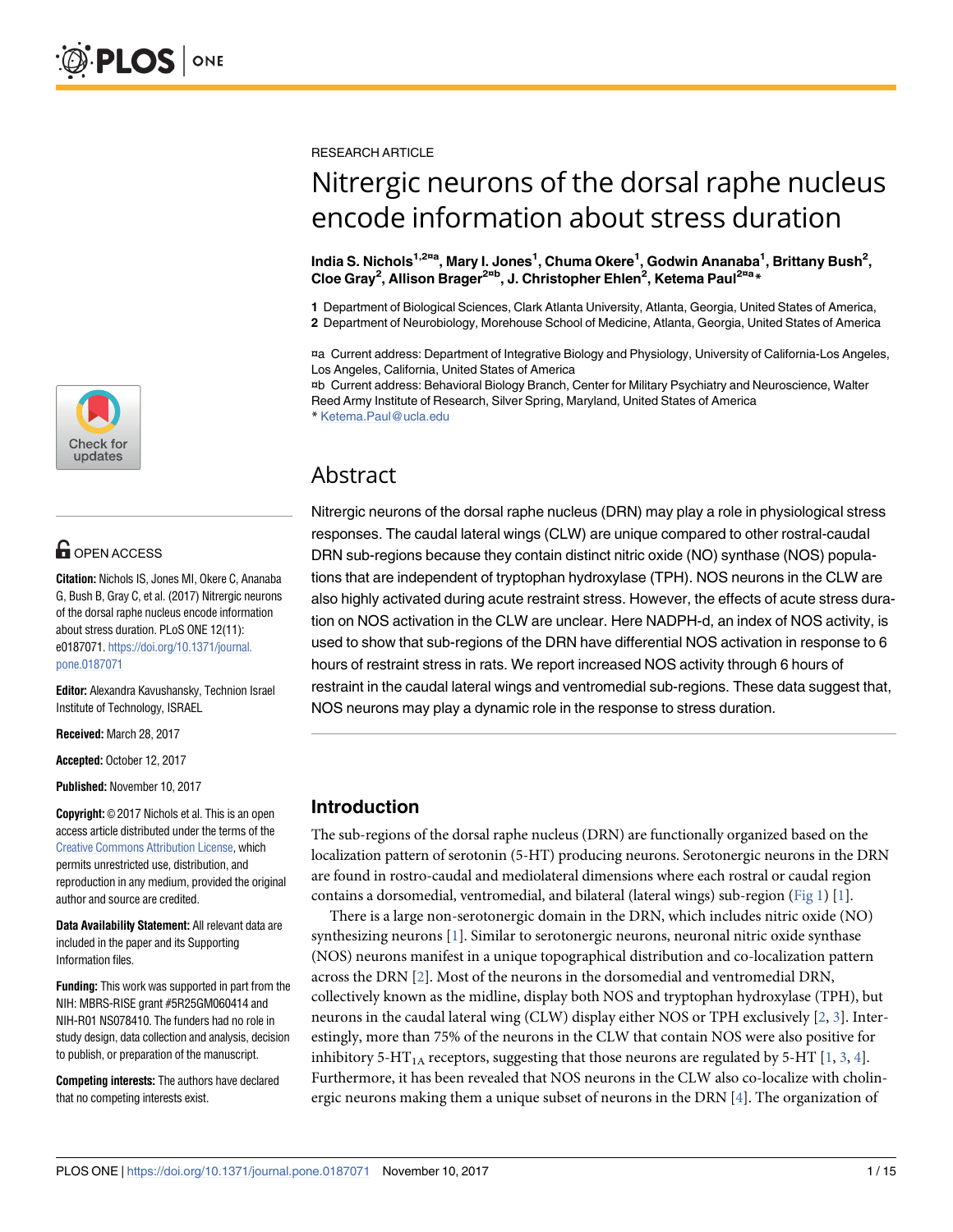<span id="page-1-0"></span>

**[Fig 1. S](#page-0-0)chematic drawing of the rostral and caudal dorsal raphe nucleus.** A. Drawing represents the rostral extension of the dorsal raphe nucleus at Bregma -7.33mm. B. Drawing represents the caudal extension of the dorsal raphe at Bregma -8.33mm. Below the aqueduct is the dorsal region, on each side of the dorsal region are the lateral wings, and below the dorsal region is the ventral region.

<https://doi.org/10.1371/journal.pone.0187071.g001>

NOS neurons in the DRN may be functionally relevant to the role of the nitrergic system in the stress response. This is because different subsets of neurons in the DRN are involved in different processes and project to different brain regions [\[5\]](#page-13-0). Neurons in the lateral wings only project to subcortical structures while neurons from both rostral and caudal regions project to the cortex [\[2\]](#page-13-0).

Axonal varicosities produce NO in the DRN. Varicosities are commonly distributed in an en passant, "beaded-string" manner along the length of an axon [\[6\]](#page-13-0). Varicosities allow for prerelease of neurotransmitters without being coupled to frequency-coded neuronal activity [[7\]](#page-14-0). Neurotransmitters released from varicosities can diffuse over a large distance, in the case of NO, a free radical gas, release from multiple varicosities may increase the diffusion distance by increasing the concentration of NO [[8](#page-14-0)].

The distribution pattern of varicosities is an important feature because the mean spacing is a reflection of synaptic density and provides information about the mechanism of synaptogenesis [[9\]](#page-14-0). NO is an ideal candidate for non-synaptic transmission in the nervous system since its effects are concentration dependent and it has a short half-life [[8,](#page-14-0) [10\]](#page-14-0). Therefore, an understanding of how acute restraint stress alters the density and spacing of nitrergic axon varicosities within the DRN will provide important insights into potential extra-synaptic signaling that may complement canonical synaptic transmission in the DRN.

In rats, it has been revealed that a single episode of restraint is an ideal method to model acute stress and increase corticosterone levels. The trigger for stress comes from the aversive nature of involuntary immobility. Just one hour of restraint is enough to increase anxiety behavior and corticosterone levels in rats (for review see [\[11\]](#page-14-0)) while three hours of restraint increases NOS activation in the DRN and Periaqueductal gray  $[12, 13]$  $[12, 13]$  $[12, 13]$ . Importantly, the degree of corticosterone level elevation depends upon the duration of restraint. Restraint has been shown to increase corticosterone in rats by 60–90% of baseline levels and four hours of restraint has been shown to increase corticosterone levels for a longer period than restraint for one hour  $[14, 15]$  $[14, 15]$  $[14, 15]$  $[14, 15]$  $[14, 15]$ . In addition to restraint stress, other acute stressors can activate nitrergic signaling. For example, a ten-minute exposure to a live cat induces NOS activation in up to 50% of cells in some brain regions, including the DRN [\[16\]](#page-14-0).

While the evidence of NOS's role in the stress response is expanding, little is known about how the duration of acute stress affects NOS neurons in the DRN. Duration and modality are important variables to consider when discussing the response to stress. Duration especially has been shown to have different effects on behavioral paradigms such as sleep [\[17\]](#page-14-0). Duration of acute stress also effects facilitation of the HPA axis where duration effects the intensity [[15](#page-14-0)].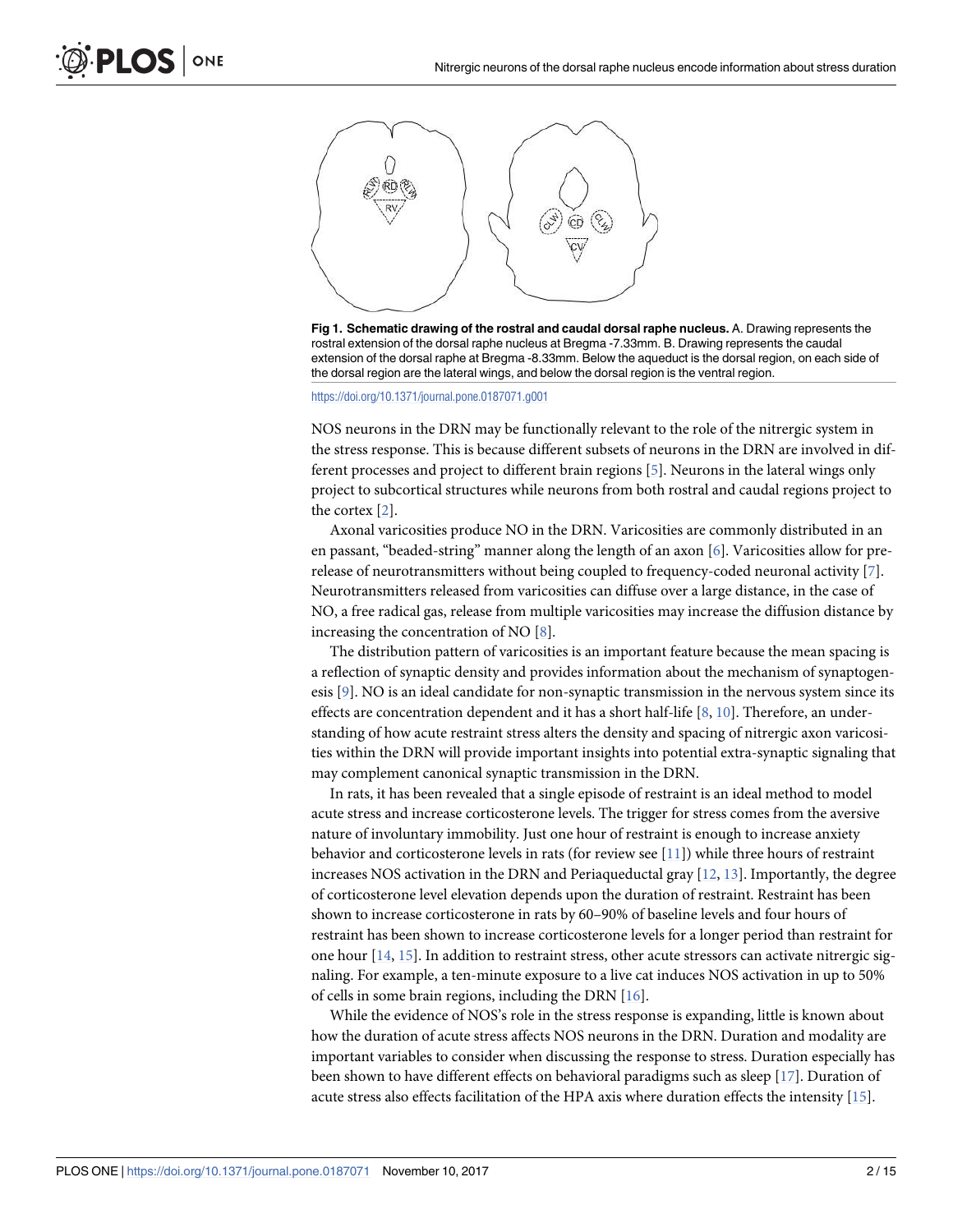<span id="page-2-0"></span>In this study, we examine NOS signaling discretely as an immediate early stress response mechanism with the goal of characterizing the response to acute stress. If this response is significant, then we will be able to target this system to examine the behavioral responses to stress. To characterize the nitrergic response to acute stress, we examined whether NOS producing cells in DRN sub-regions encode important information about stress duration. This goal was based on the hypothesis that NOS in the DRN dynamically signals temporal information about restraint stress. This hypothesis was tested by determining the effect of increasing bouts of acute restraint on the density and intervaricosity spacing of NADPH-d profiles compared to that in freely behaving, control animals.

## **Materials and methods**

#### **Ethics**

The Morehouse School of Medicine Institutional Animal Care and Use Committee approved all procedures. Therefore, this study was conducted in accordance with recommendations in the Guide for the Care and Use of Laboratory Animals of the National Institutes of Health. Animals were perfused following 3% isoflurane anesthesia.

## Animals

Twenty male Long Evans rats (170–200 grams; Charles River, Wilmington, MA, USA) were maintained on a 12h light/dark cycle (lights on at 9:00am). They were group housed in a standard cage, with four per cage, in a climate-controlled (68˚F-79˚F, 70˚F is the target) environment; food and water were provided ad libitum. This strain was selected because of previous studies validating NOS activity following restraint [[15](#page-14-0), [16](#page-14-0)]. The sample size of five animals per group is based from previous studies that measured NOS activity in the DRN and dlPAG [[12](#page-14-0), [13\]](#page-14-0).

## Restraint stress

The animals were group housed (4/cage) prior to being randomly assigned to one of four groups: control, one-hour, three-hours or six-hours of restraint. Restraints were performed in a semi-cylindrical, Plexiglas, restraint device (20 cm x 5.5 cm), one rat per restraint device. On the day of treatment, rats were randomly selected for restraint. Those that were selected for six-hours of restraint were placed in the restraint at the time of lights on, zeitgeber time 0 (ZT0), three-hour rats were placed in the restraint three hours later,at ZT3, and 1-hour restraint rats were placed in the restraint at ZT5. These time points were selected based on the circadian variation of NOS activity in the brain  $[18]$ . The restraints were placed in secure areas in the laboratory. Control rats were maintained in their home cage with ad libitum access to food and water. The criteria for removal from restraint device were the presence of lesions, illnesses, deleterious or maladaptive behavior, or other behavioral changes. No animals needed to be removed from restraints.

## Tissue collection

Immediately following restraint and under deep isoflurane anesthesia, rats were perfused transcardially with ice-cold 0.1 M phosphate buffered saline (PBS) followed by cold paraformaldehyde (4% in 0.1 M PBS). The brains were removed and post-fixed overnight in paraformaldehyde (4% in 0.1 M PBS) at 4˚ C then transferred to 30% sucrose. Coronal sections (20 μm) starting from -7.33 mm relative to bregma through the DRN neuraxis were collected. The settings on the cryostat were Fine: 10, Trim 20, and temperature -20˚F. The sections were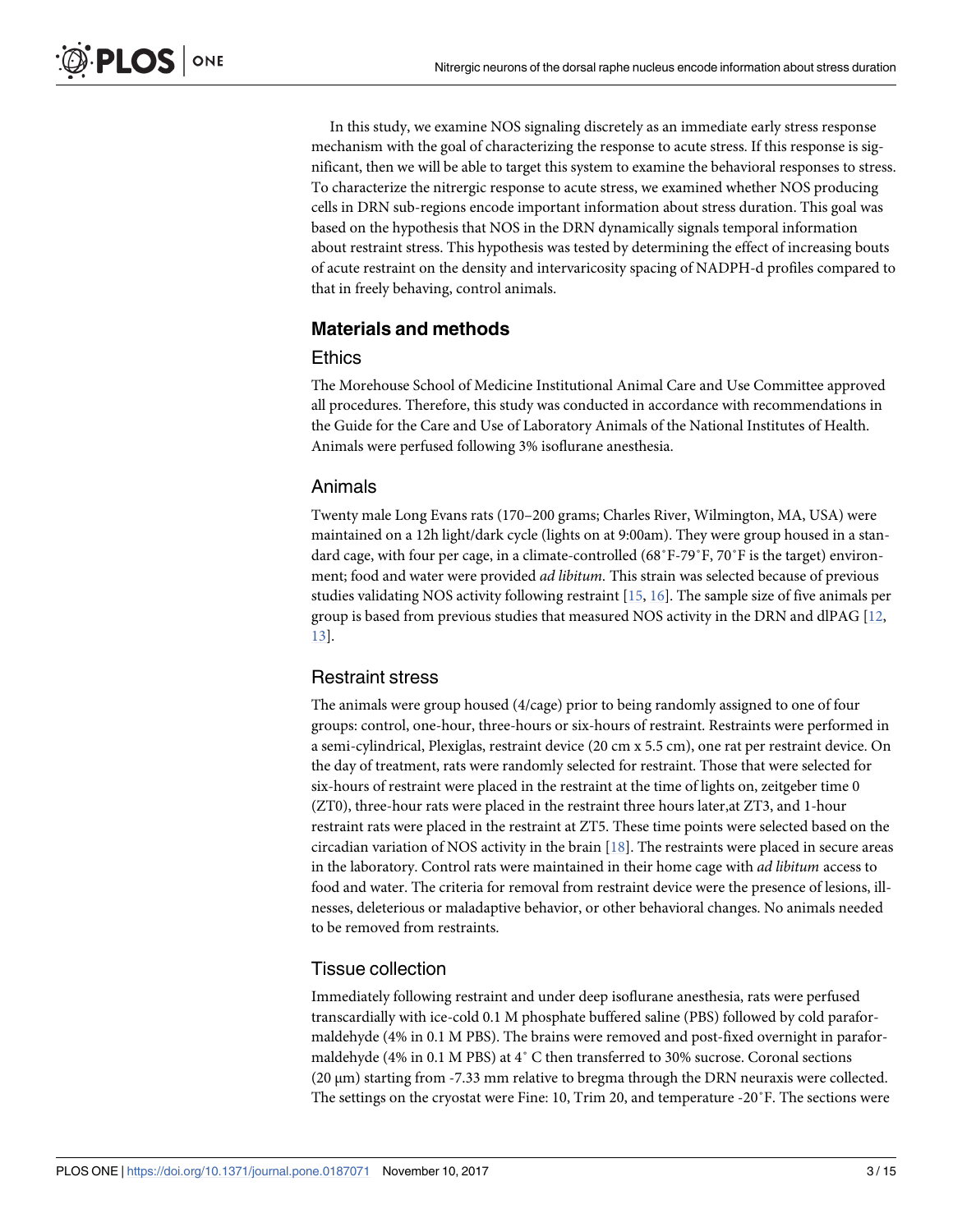collected based on the rat dorsal raphe nucleus figures from "Anatomic and Functional Topography of the DRN" by Abrams. From -7.33 to -7.64 rostral and -8.54 to -9.26 caudal.

#### NADPH-d for NOS activation

Brain sections were washed 3x with PBS in a 24 well plate; floating sections were stained with NADPH-d (incubated in 0.1 M PBS, pH 7.4, containing 0.3% Triton-X-100, 0.1 mg/ml nitroblue tetrazolium and 1.0 mg/ml NADPH) overnight in a 37˚C incubator. Following incubation, the sections were washed 3x at 5 minutes each in PBS and mounted on gelatin-subbed microscope slides. The sections were dried overnight in a slide drawer then cleared and dehydrated with alcohol before cover slips were applied.

#### Imaging

Immunohistochemical analysis was performed on six sub-regions of the DRN defined using stereotaxic coordinates. In the rostro-caudal dimension: rostral (-7.3 to -7.73 mm from Bregma and caudal -8.45 to -9.26mm Bregma). Analysis was performed on every fourth coronal section. A Zeiss microscope fitted for AxioCamMR3 for grayscale and Axio imaging software was used to capture all images. All the images were taken under an 'auto exposure' function of the imaging system to minimize contrast bias.

#### Image processing

All images were converted from RGB color to gray scale using ImageJ. Three sections for each rostral-caudal sub-region was used to obtain NADPH-d density and somatic cell count.

Optical density (OD) was obtained by measuring the mean gray pixel value from representative neurons in each sub region with Image J software. Then using the calibrated OD curve to obtain the actual OD value. The mean gray value is the sum of the gray values of all the pixels in the selection divided by the number of pixels. Image J uses mean gray value as a measure of optical density.

#### Intervaricosity distance measurements

Intervaricosity distances were obtained on axons with at least three varicosities. The distances were measured using the ImageJ straight-line tool. A straight line was placed between two varicosities and automatically calculated by the software in pixels. To determine the length in micrometers the ImageJ scale was set from a known length of distance obtained from the Axiovision software.

#### Statistical analysis

SPSS software was used for statistical analysis. Repeated Measures ANOVA was used to determine the between effect of duration and within effect of sub-region on NOS neuron counts, NOS activation, and, intervaricosity distance with significance being determined by a p-value less than 0.05. Levene's test of equality of error variances was used to determine homogeneity and due to unequal variances Dunnet's T3 comparison was used as a post hoc to compare each duration against the control. Percentage change was calculated in excel by subtracting the mean from each animal to the mean of the control group then dividing by the mean of the control and multiplying by 100. Graphs were generated on excel and error bars are representative of standard error.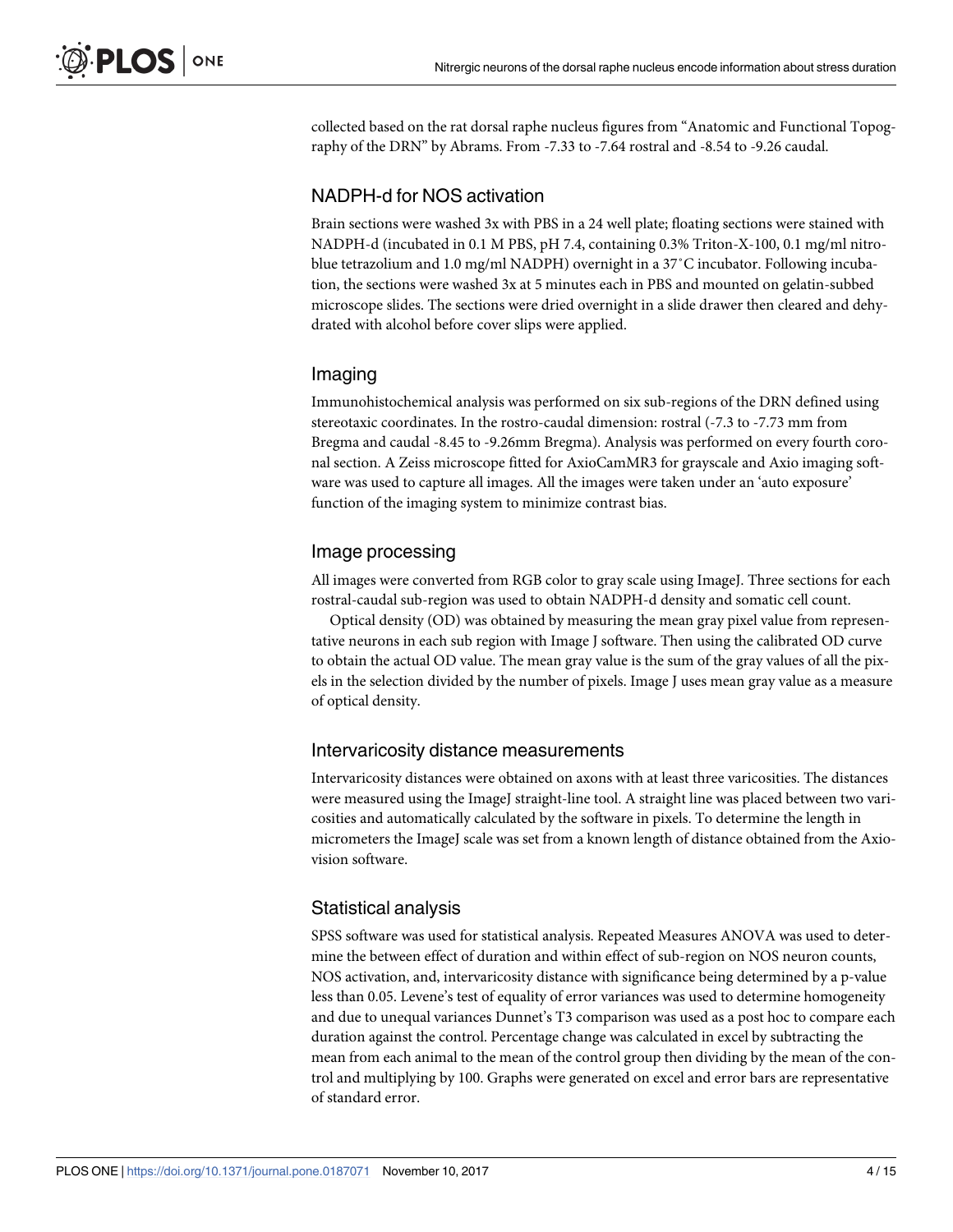#### <span id="page-4-0"></span>**Table 1. Summary table of NOS activity in the DRN.**

|              | Rostral                                                                                                                                                                                                                                                                                                                                             | Caudal                                                                                                                                                                                                                                                                                                                                                                     |
|--------------|-----------------------------------------------------------------------------------------------------------------------------------------------------------------------------------------------------------------------------------------------------------------------------------------------------------------------------------------------------|----------------------------------------------------------------------------------------------------------------------------------------------------------------------------------------------------------------------------------------------------------------------------------------------------------------------------------------------------------------------------|
| Dorsomedial  | - Low number of NADPH-d neurons overall but higher than<br>caudal dorsomedial<br>- No varicose axons<br>- NADPH-d staining similar to Rostral Ventromedial                                                                                                                                                                                          | - Low number of NADPH-d neurons and less NADPH-d staining<br>compared to rostral dorsomedial<br>- Very few varicose axons                                                                                                                                                                                                                                                  |
| Ventromedial | - High number of NADPH-d neurons and intense NADPH-d<br>staining compared to other sub-regions except caudal lateral<br>wings<br>-3–6 hours of restraint increases NADPH-d staining<br>- Intervaricosity distance is lower than lateral wings but similar to<br>caudal ventromedial.<br>- 1-3 hours of restraint decreased intervaricosity distance | - Moderate number of neurons, lower than rostral ventromedial and<br>caudal lateral wing but higher than rostral dorsomedial and rostral lateral<br>wing<br>- 6 hours of restraint increases NADPH-d staining<br>- Inter-varicosity distance is lower than lateral wings but similar to rostral<br>ventromedial. 1–6 hours of restraint decreases intervaricosity distance |
| Lateral Wing | - Very low number of NADPH-d neurons and NADPH-d staining<br>- No varicose axons                                                                                                                                                                                                                                                                    | - High number of NADPH-d neurons and intense NADPH-d staining<br>compared to other subregions except rostral ventromedial<br>- 6 hours of restraint increases NADPH-d staining<br>- Intervaricosity distance is the highest<br>- 1-3 hours of restraint induces a decrease in intervaricosity distance                                                                     |

<https://doi.org/10.1371/journal.pone.0187071.t001>

#### **Results**

There were no signs of health issues immediately after the rats were removed from the restraints. One rat was omitted from the 1-hour group because it escaped from the restraint device. See Table 1 for a summary of the results and all data is available in the [S1 Fig](#page-12-0) file.

#### Sub-regional effect of NOS activity

There was a sub-regional effect on the number of NADPH-d stained neurons in the DRN (F5, 75) = 186.218, p*<*0.001, Repeated-Measures ANOVA). NADPH-d staining was mostly localized to the rostral ventromedial and caudal lateral wing sub-regions [\(Fig 2](#page-5-0) and [Fig 3,](#page-6-0) respectively). These regions contained the highest number of neurons ( $n = 5, 57\pm20$  and 66  $\pm$ 13, respectively) compared to the rostral lateral wings (9 $\pm$ 3,  $Fig 2$  and  $Fig 3$ ), rostral dorsomedial (16 $\pm$ 6), caudal dorsomedial (3 $\pm$ 2), and caudal ventromedial (14 $\pm$ 6,) regions.

Optical density measurements did not show significant sub-regional effect ( $F_{5,70}$  = 2.578,  $p = 0.077$ , Repeated Measures) on NADPH-d staining intensity but there was a trend that showed the rostral ventromedial ( $n = 5$ , 1.34OD $\pm$  0.33) and rostral dorsal ( $n = 5$ , 0.933OD  $\pm 0.44$ ) regions had more intense staining than their caudal counterparts (n = 5 CV = 1.04OD  $\pm 0.48$ , CD = 0.84OD $\pm 0.28$ ) while the caudal lateral wings (n = 5, 1.62OD $\pm 0.27$ ) had more intense staining than the rostral lateral wings  $(n = 5, 1.02OD \pm 0.41)$ .

The rostral lateral wings and each dorsal region had few to zero axons with varicosities so, those regions were omitted from intervaricosity analysis. Intervaricosity distance showed significant differences depending on sub-region  $(F_{2,24} = 11.192, p < 0.001)$ . In particular, the caudal lateral wings (9.30 $\mu$ m $\pm$  1.57, [Fig 4](#page-7-0)) had higher intervaricosity distances compared to both rostral (6.06μm ± 0.76 [Fig 5](#page-7-0)) and caudal (6.42μm ± 0.97) ventromedial regions.

#### Duration effect of NOS activity

Restraint stress had no significant effect on the number of NADPH-d stained neurons ( $F_{3,15}$  =  $0.273$ ,  $p = 0.844$ , Repeated Measures ANOVA). However, restraint duration had an effect of NADPH-d intensity ( $F_{3,15} = 5.501$ ,  $p = 0.009$  Repeated Measures ANOVA). The Levene's test revealed non-homogenous variances in the RV and CV sub-regions ( $p$ >0.05  $F_{3,15}$  = 3.484 and  $F_{3,15} = 11.472$ , respectively). Within each rostral and caudal sub-region, there was no significant effect following one-hour or three-hours of restraint ( $p = n.s$ , Dunnet's T3). Dunnet's T3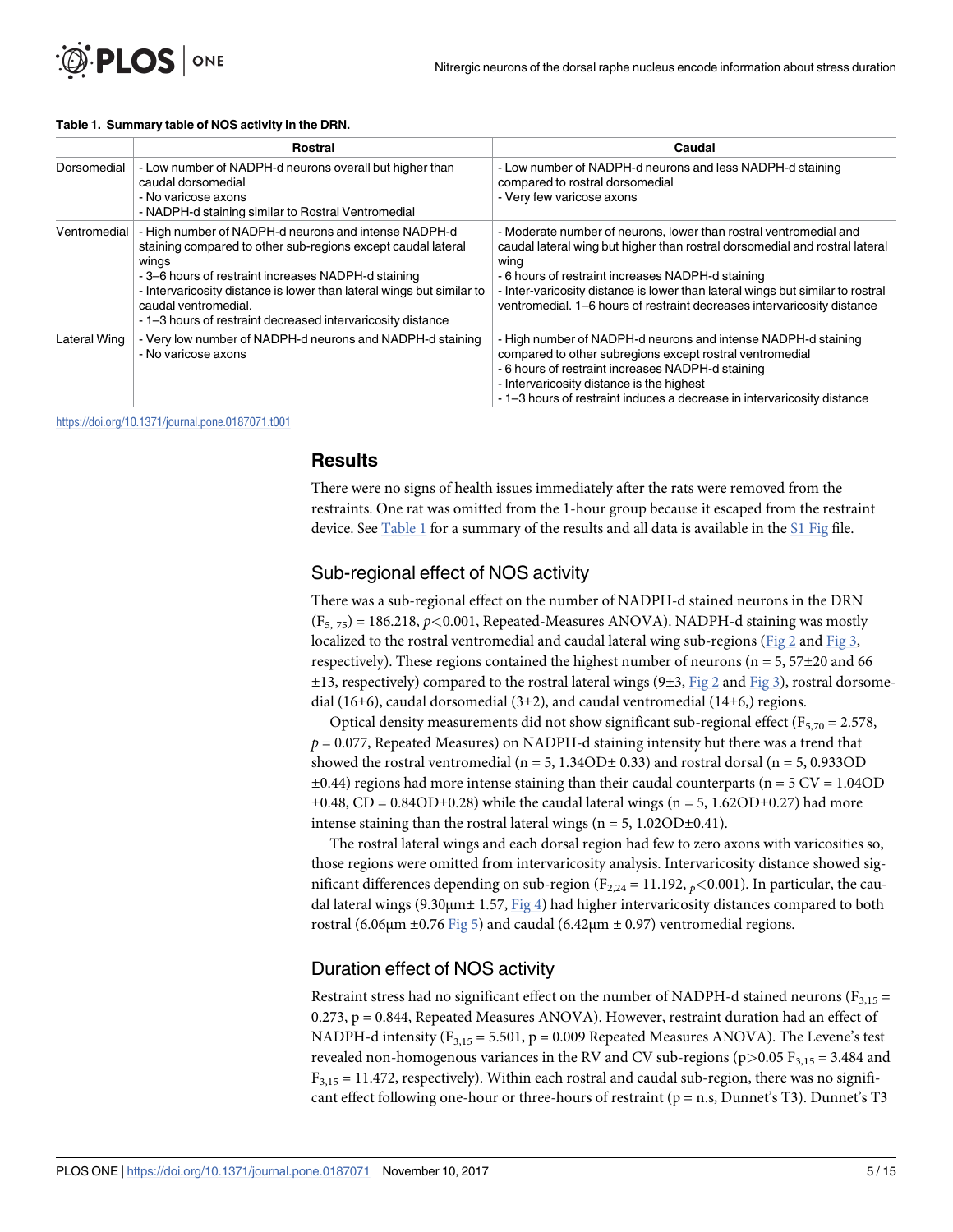<span id="page-5-0"></span>

**[Fig 2. 5](#page-4-0)x objective NADPH-diaphorase staining in the DRN.** Rostral (A, B, C,D) and caudal (E, F, G, H) halves of the DRN in control (A, E), 1 hour (B, F), 3 hour (C, G) and 6 hour (D, H) restraint rats. These photo images are rostral (Bregma -7.64mm) and caudal (-Bregma -8.36) extensions of the DRN through a 6 hour restraint duration. The blue color formed by NADPH-d reaction was adjusted to gray scale for contrast and each image was adjusted against background staining.

<https://doi.org/10.1371/journal.pone.0187071.g002>

post hoc test revealed differences between the control animals and animals restrained for sixhours (p = 0.018), There was 25%  $\pm$ 19 increase in the caudal lateral wings [\(Fig 6\)](#page-8-0), 38%  $\pm$ 9.5 increase in the rostral ventromedial region ( $Fig 7$ ), and 28% $\pm$  5.3 increase in the caudal ventromedial regions [\(Fig 8,](#page-10-0) [S2 Fig\)](#page-13-0).

The effect duration had on intervaricosity distance was not significant in the three subregions but there were obvious trends. ( $F_{3, 12} = 2.620$ ,  $p = 0.099$ , Repeated Measures ANOVA). Most animals in the one-hour restraint group showed decreased intervaricosity distances compared to control animals in the rostral ventromedial  $(4.39 \mu m \pm 3.56,$  [Fig 7](#page-9-0)), caudal ventromedial (4.46 $\mu$ m  $\pm$  1.30), and caudal lateral wings (7.76  $\mu$ m  $\pm$  1.84, [Fig 6](#page-8-0)). Three-hours of restraint also showed decreased intervaricosity distance in the rostral ventromedial  $(4.10 \mu m \pm 0.80,$  [Fig](#page-9-0) [7\)](#page-9-0), caudal lateral wings (6.61μm ± 1.27, [Fig 6\)](#page-8-0), and caudal ventral regions (4.45μm ± 1.30, [Fig](#page-10-0) [8\)](#page-10-0) compared to control animals (6.69μm  $±$  0.44, 9.29μm  $±$  1.57, and 6.12μm  $±$  1.15, respectively). Interestingly, Six-hours of restraint showed an increased intervaricosity distance compared to one-hour and three-hour restraint animals in the caudal lateral wings and rostral ventromedial (5.24  $\mu$ m  $\pm$  0.99 and 9.14  $\mu$ m  $\pm$  2.18, Figs [6](#page-8-0) and [7](#page-9-0), respectively) but intervaricosity distance in the caudal ventral region remained decreased compared to the control group  $(4.56 \,\mu m \pm 1.43)$ .

#### **Discussion**

Study of the role NOS plays in the stress response is important because it has been reported that NOS activation in the DRN has anxiolytic-like and antidepressant-like effects [\[19\]](#page-14-0). Here, we have substantiated that the DRN is a heterogeneous structure by showing the localization and activation of NOS following restraint stress. There is a disproportionate activation pattern of NOS, where the CLW and RV have the highest number of NOS-containing neurons compared to other sub-regions ([Fig 5](#page-7-0)). We also show that NOS has a dynamic temporal response to acute stress through 6 hours of restraint. There was no significant change in activity following one-hour of restraint nor three-hours of restraint however following 6 hours of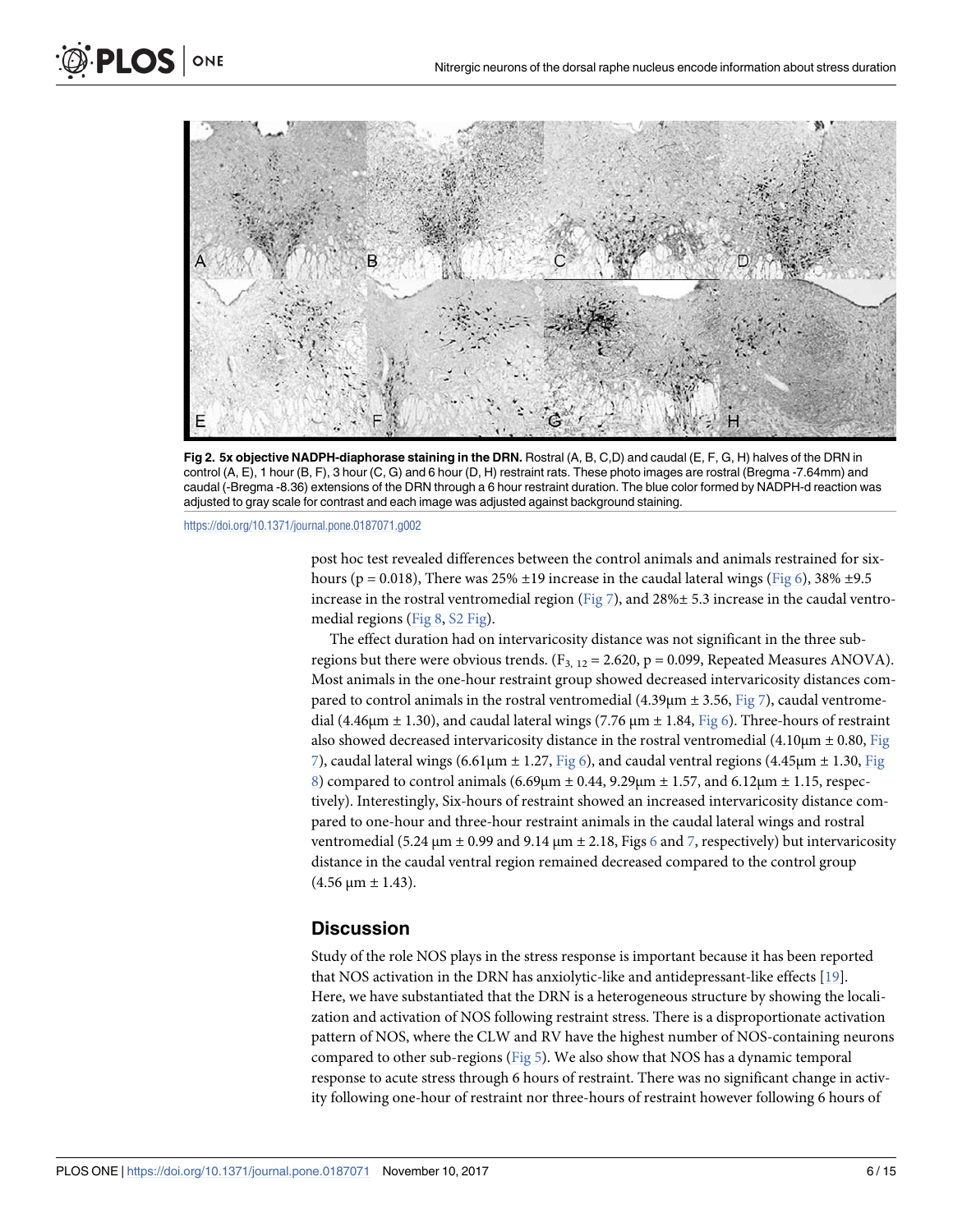<span id="page-6-0"></span>

NOS Neuron Counts in the Dorsal Raphe Nucleus

**[Fig 3. C](#page-4-0)audal lateral wings and rostral ventromedial have most NOS activation.** These graph shows mean levels of NADPH-d stained neurons in control animals for each DRN sub-region. The CLW and RV areas have the most NADPH-d staining compared to other regions of the DRN. Error bars are representative of standard error. Significance is denoted by an asterisk and these regions are compared to every other region of the DRN.

<https://doi.org/10.1371/journal.pone.0187071.g003>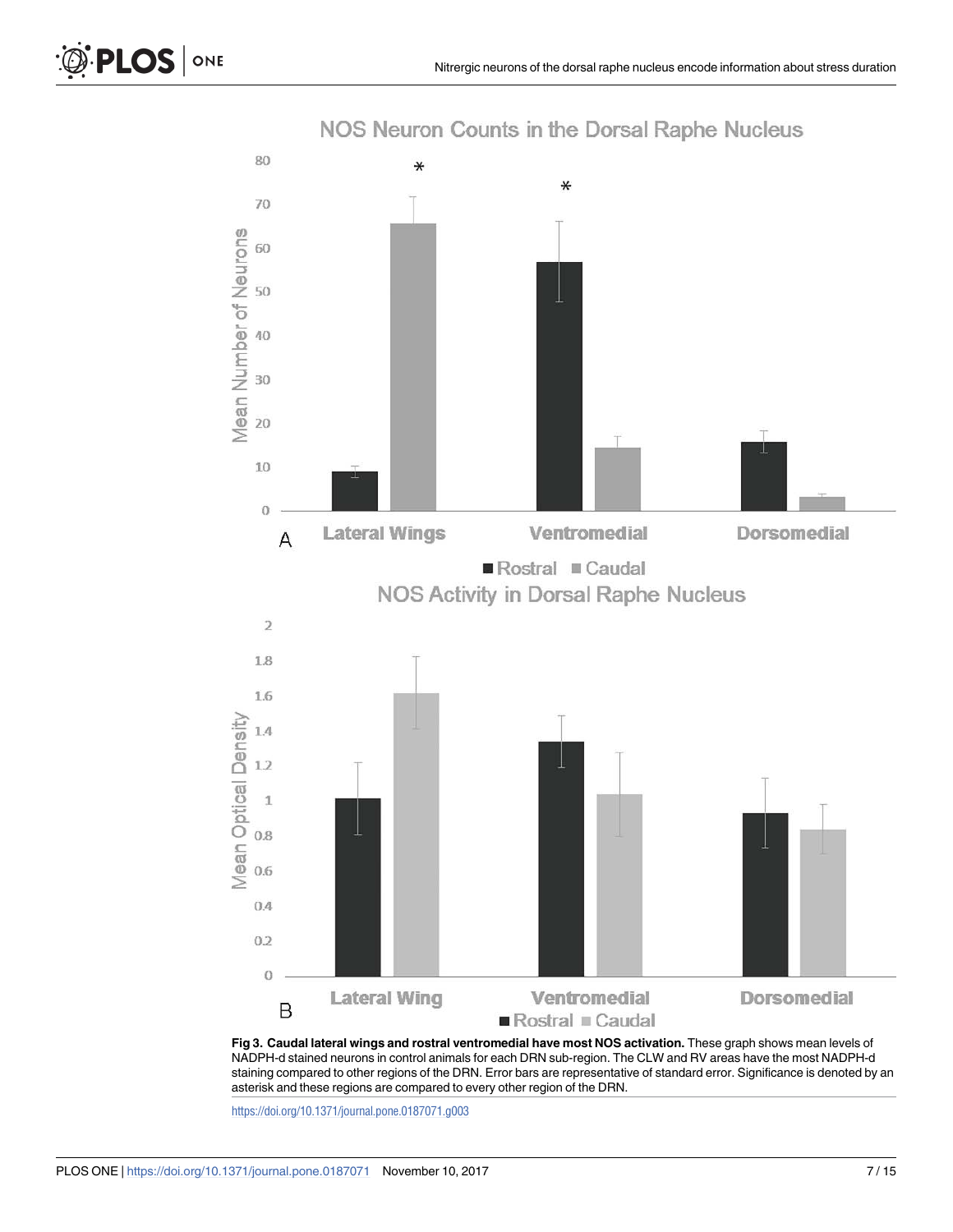<span id="page-7-0"></span>

**[Fig 4. 4](#page-4-0)0x objective varicosity fibers in the caudal lateral wings.** Caudal extension of the DRN in control (A,), 1 hour (B,), 3 hour (C,) and 6 hour (D,) restraint rats. Arrows point to three varicose structures on axons.

<https://doi.org/10.1371/journal.pone.0187071.g004>

restraint, there is significant increase in NOS activity as measured by the intensity staining of NADPH-d.

This study expands on a 2006 study by Okere and Waterhouse [\[12\]](#page-14-0), which examined NOS activation in the DRN following 3 hours of restraint using NADPH-d to localize NOS activity. NADPH-d was also used in the current study to observe the effects that up to 6 hours of acute restraint would have on nNOS activity profile. The NADPH-d assay is well documented to localize and measure activity-dependent changes in NOS producing neurons; therefore,



**[Fig 5. 4](#page-4-0)0x objective varicosity fibers in the ventromedial.** Rostral (A,B,C,D) and caudal (E,F,G,H) halves of the DRN in control (A, E), 1 hour (B,F), 3 hour (C,G) and 6 hour (D,H) restraint rats. Arrows point to varicose structures on axons. Compared to the images in [Fig 3,](#page-6-0) these figures have less abundant varicose axons.

<https://doi.org/10.1371/journal.pone.0187071.g005>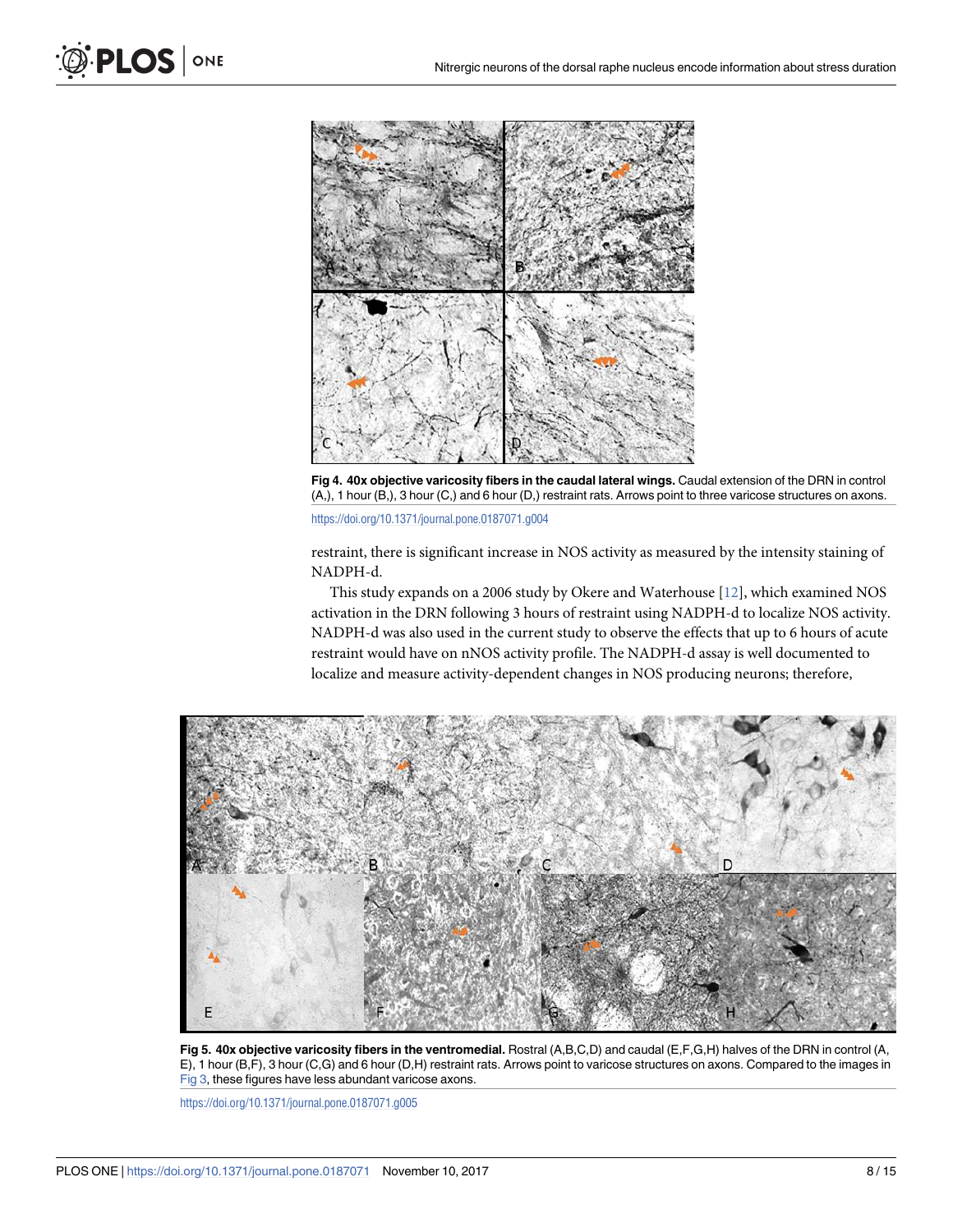<span id="page-8-0"></span>

**NOS Activity in CLW** 

**[Fig 6. N](#page-5-0)OS in the DRN caudal lateral wings show differences in activation following restraint stress.** (A) NOS activation increase in the caudal lateral wings region following 3 hours and significantly following 6 hours of restraint. (B) Intervaricosity spacing decreases following 3 hours of restraint but by 6 hours, the intervaricosity spacing is closer to control values. Percentages were calculated by subtracting each animal per experimental group by the mean of the control then dividing by the control mean and multiplying by 100. Significance is denoted by an asterisk and compared to the control. Error bars are representative of standard error.

<https://doi.org/10.1371/journal.pone.0187071.g006>

NADPH-d staining refers to NOS activity [\[20,](#page-14-0) [21,](#page-14-0) [22,](#page-14-0) [23\]](#page-14-0). Similar to Okere's findings we observed increased NOS activation in the DRN immediately following 3 hours of acute restraint. More specifically, there was more activation in the RVM and CLW than any other sub-region, which was enhanced by restraint stress. We also observed increase in both the total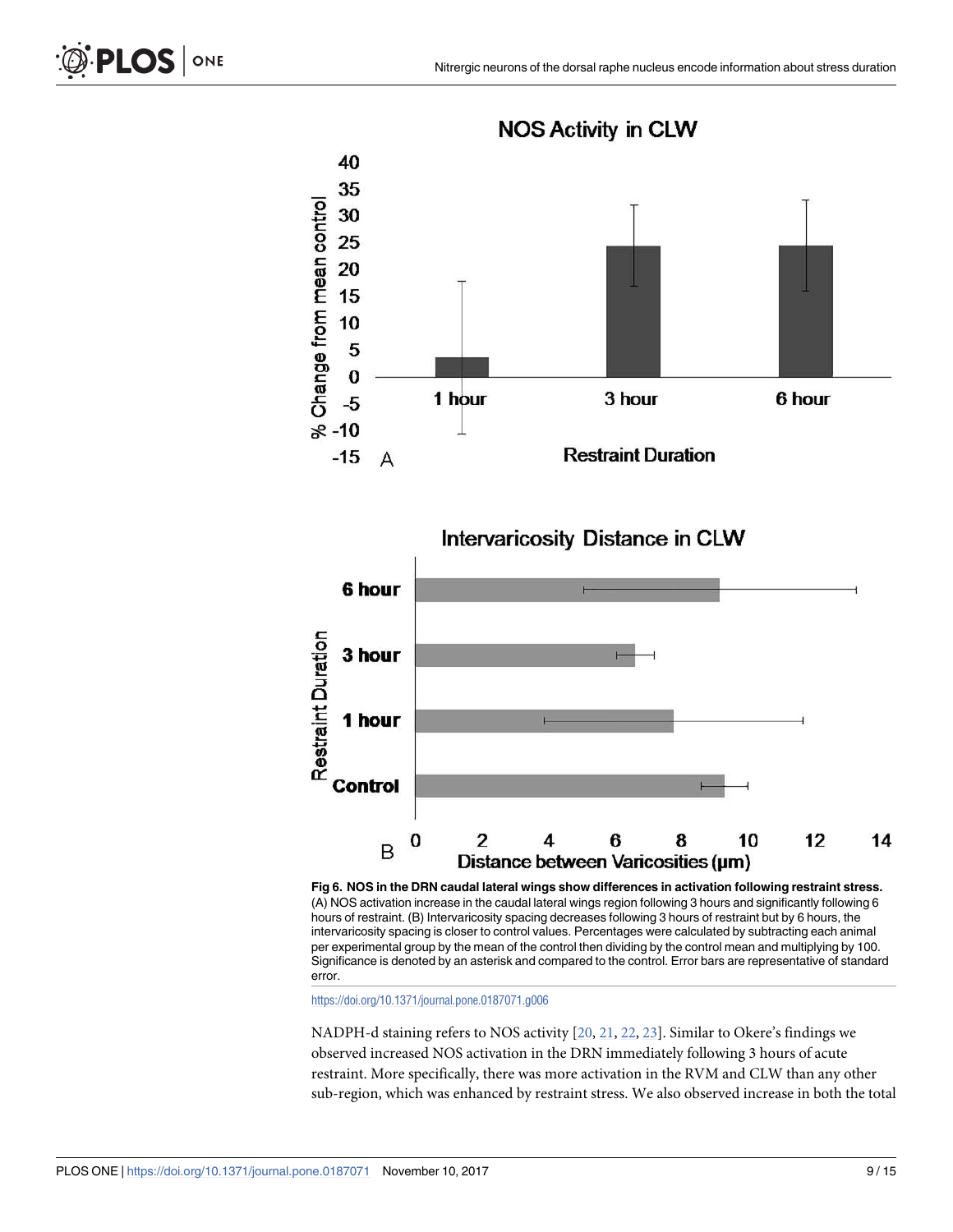<span id="page-9-0"></span>

**stress.** (A) NOS activity barely shifts after 1 hour of restraint then increases following 3 hours of restraint and significantly increases following 6 hours of restraint. (B) Intervaricosity spacing decreases following 3 hours of restraint but by 6 hours, the intervaricosity spacing is closer to control values. Percentages were calculated by subtracting each animal per experimental group by the mean of the control then dividing by the control mean and multiplying by 100. Significance is denoted by an asterisk and compared to the control. Error bars are representative of standard error.

<https://doi.org/10.1371/journal.pone.0187071.g007>

rostral and total caudal sub-regions, especially following 6 hours of restraint. Since there was not a significant difference in the number of neurons expressing NOS, this data suggests that acute restraint encodes data about stress duration by altering the activity levels of NOS neurons.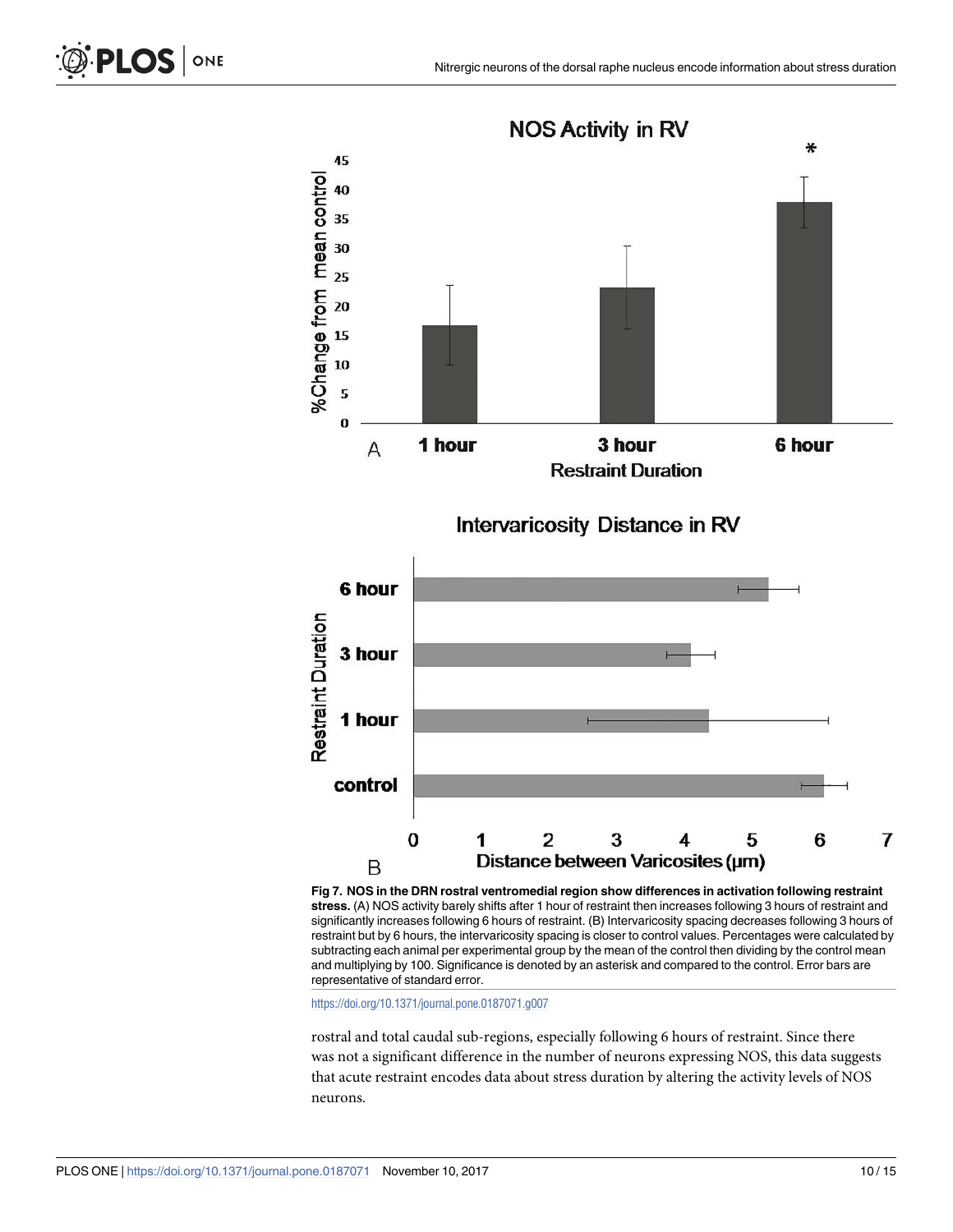<span id="page-10-0"></span>

**NOS Activity in CV** 

**[Fig 8. N](#page-5-0)OS in the DRN caudal ventromedial region show differences in activation following restraint stress.** (A) NOS activity in the caudal ventromedial remains stable following 3 hours of restraint but significantly, increase following 6 hours of restraint. (B) Intervaricosity distance decreases following 1 hour of restraint and remains decreased through 6 hours of restraint. Percentages were calculated by subtracting each animal per experimental group by the mean of the control then dividing by the control mean and multiplying by 100. Significance is denoted by an asterisk and compared to the control. Error bars are representative of standard error.

<https://doi.org/10.1371/journal.pone.0187071.g008>

We added another level of analysis by examining the varicosities and intervaricosity distance in response to acute stress. The study of varicosities is important because mean spacing of intervaricosity distance reflects synaptic density and therefore gives insight to neural signaling during restraint stress  $[6, 9]$  $[6, 9]$  $[6, 9]$  $[6, 9]$ . Studying the release method of nitric oxide is important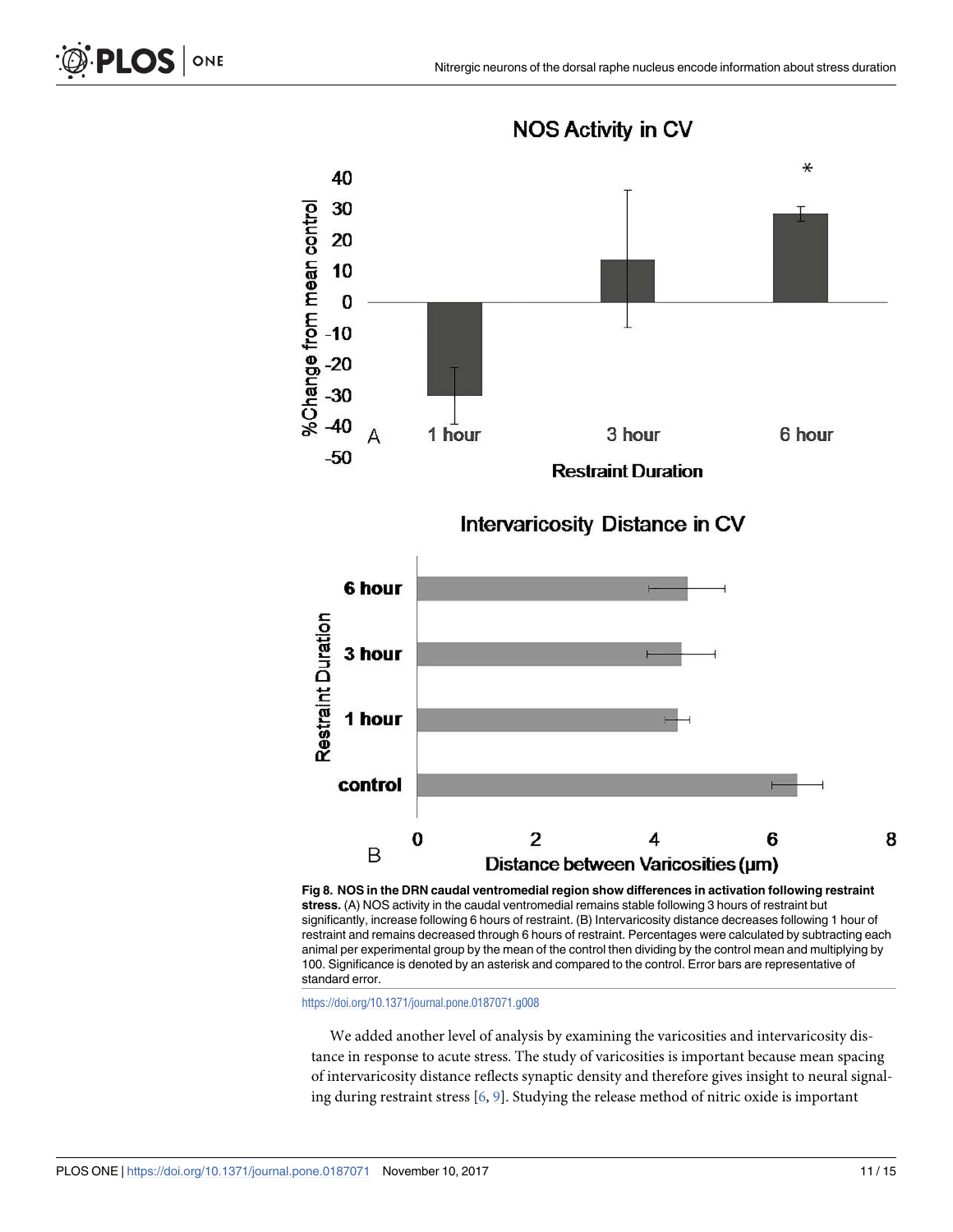because it is immediately released via diffusion as soon as it is produced and it has a short halflife. Theoretical models have suggested that when NO is released from a multiple sources in close proximity, such as varicosities, it increases the concentration of the gaseous transmitter [\[8\]](#page-14-0). Furthermore, this analysis is crucial for drug discovery because it provides a better understanding of the sources of NO release. Previous studies have also shown that 3 hours of restraint stress decreases intervaricosity distance in NOS axons of the dlPAG, while increasing both the density of axonal varicosities, and NOS activation, immediately after exposure to restraint. [\[13\]](#page-14-0). In our study, we demonstrated decreased intervaricosity spacing in the caudal lateral wing, rostral ventromedial, and caudal ventromedial of rats restrained from one to three hours. It is important to note that the location of varicosities were mostly in-between sub-regions (Fig 9). In Fig 9, the varicosities mostly line the aqueduct of the caudal lateral wing sub-region and there are few varicosities noticeable within the cluster of neural somas. We also observed differences in axon morphology types in the rats that were restrained compared to unrestrained rats ([Fig 3\)](#page-6-0). There were thinner fibers with decreased intervaricosity spacing in restrained rats compared to thick fibers in control rats. NOS neurons that project to the DRN include many regions involved in the stress response. Specifically, the paraventricular nucleus of the hypothalamus projects to both ventromedial and lateral wing regions [\[2\]](#page-13-0). The activation of thinner fibers in the lateral wings began at 1 hour of restraint and continued through 3 hours of restraint, which suggest that signaling from other regions occurs before increased NOS activation from DRN neurons (Figs [3](#page-6-0), [4](#page-7-0), [6B](#page-8-0) and [7B](#page-9-0)). With the origin differences of NOS fibers afferent to the midline areas and lateral wings and the functional heterogeneity of DRN neuronal populations, these observations suggest an underlying physiological significance of the unique distribution of NOS in the DRN that has implications for nitrergic pathways involved in stress.



**Fig 9. Varicose axon localization in the caudal lateral wing.** The red arrows indicate varicose axons surrounding the aqueduct in the lateral wing of the caudal sub-region. The cluster of neural bodies does not contain many varicose axons.

<https://doi.org/10.1371/journal.pone.0187071.g009>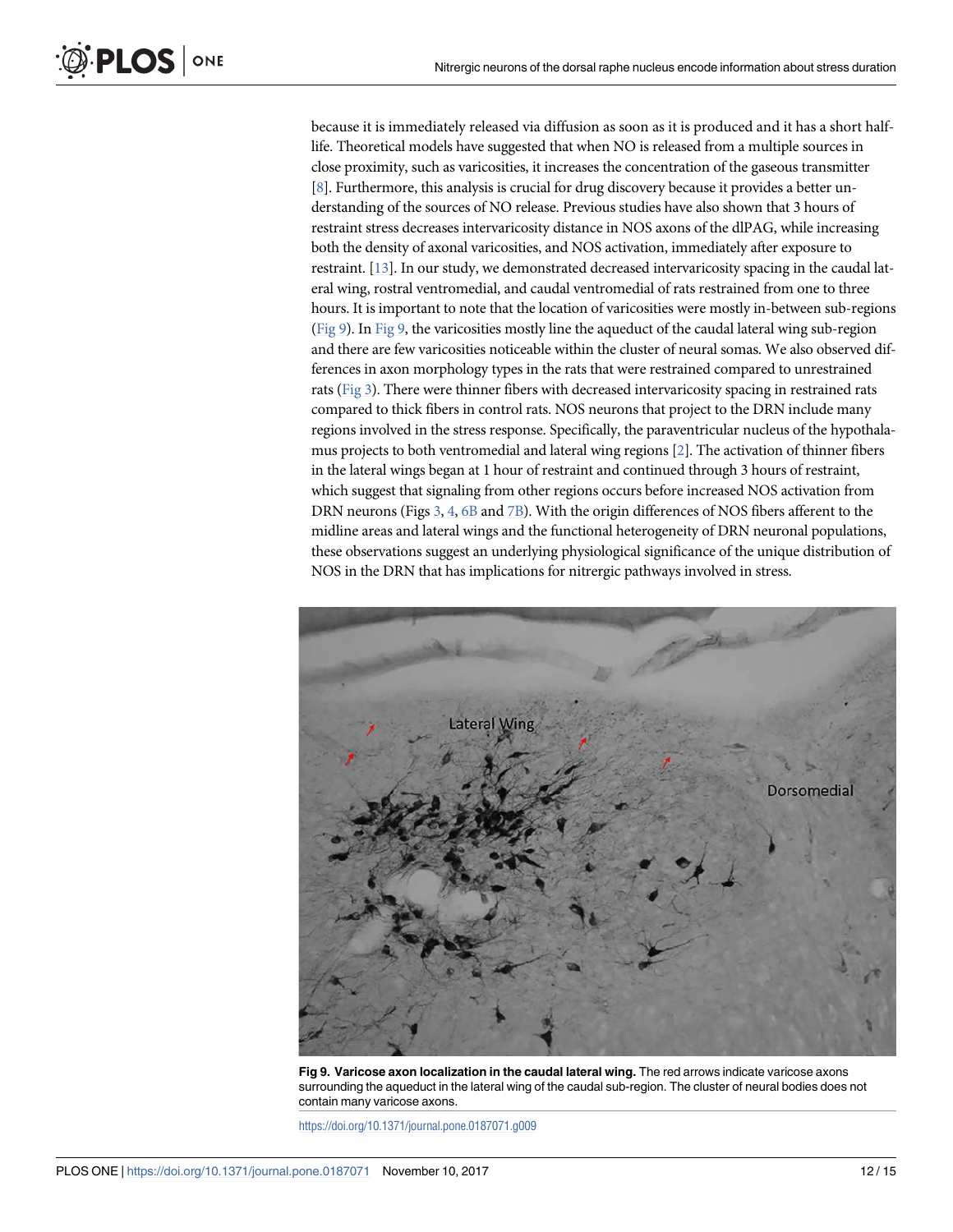<span id="page-12-0"></span>Taken together, these results suggest that NOS cells in the DRN are dynamic in their response to acute restraint stress and this dynamic response is both dependent upon duration of the applied stressor and location in the DRN. These results corroborate substantial evidence that sub-regional activation is a hallmark of the DRN, as activation of each region is associated with different behavioral outcomes or stimuli. For example, activation of neurons in mid-caudal and caudal regions are associated with anxiety processing, while lateral wing neurons are responsive to panic-evoking situations [\[5](#page-13-0)]. These differential responses are probably related to the fact that DRN sub-regions project to distinct regions as demonstrated when the forced swim test increased extracellular levels of 5-HT in the striatum at the same time extracellular levels of 5-HT was decreased in the lateral septum [\[24\]](#page-14-0). Those differences were due to distinct subpopulations of DRN projections where caudal neurons projected to the lateral septum and the striatum received more projections from the rostral region [[21](#page-14-0)]. Since the DRN projects to both cortical and sub-cortical structures, the activation of NOS during stress is interesting because it suggests a role for NOS in the DRN during the stress response.

Restraint duration is an important factor to consider when studying stress response because it has an influence on behavior. Evidence shows that duration of restraint stress has a direct effect on rapid eye movement (REM) and non-rapid eye movement (NREM) types of sleep [\[17\]](#page-14-0). For instance, 0.5 hours of restraint showed increases in both REM and NREM while 4 hours of restraint showed no changes in either REM or NREM [\[17\]](#page-14-0). Therefore, it is evident that the duration of restraint influences the behavioral response to stress. Given what our experiments revealed about NOS activation as it relates to stress duration, future studies need to be conducted to explore how these differences in NOS activation influence behavioral outcomes and sleep architecture.

In conclusion, NOS in the DRN undergoes many changes through a 6-hour duration of stress. These studies show not only changes in the cell bodies but also the response in axons projecting to the region. This study suggests that NOS in the DRN is responsible for encoding information about prolonged stress and there may be a nitrergic pathway involved in the response to stress. In future studies, we would like to explore the regulation of NOS by 5-HT<sub>1A</sub> activation and/or 5-HT release especially in the CLW region.

#### Technical considerations

In our study, we used isoflurane as an anesthetic. Despite reports that isoflurane may regulate NOS signaling we were able to obtain significant results across DRN sub-regions similar to previous reports using Nembutal as an anesthetic [\[25,](#page-14-0) [12\]](#page-14-0).

While in some brain regions, NADPH-d activity is not exclusively due to the neuronal NOS isoform such as the dlPAG, in the DRN it has been verified that NADPH-d is only found in nNOS containing cells  $[4, 12, 21, 23]$  $[4, 12, 21, 23]$  $[4, 12, 21, 23]$  $[4, 12, 21, 23]$  $[4, 12, 21, 23]$  $[4, 12, 21, 23]$  $[4, 12, 21, 23]$ . It has also been demonstrated that cellular intensity of NADPH-d is subject to experimental manipulation and the amount of formazan blue produced is a reflection of NOS activity at the time of fixation  $[4, 12]$  $[4, 12]$  $[4, 12]$  $[4, 12]$ . Changes in fixation and tissue processing parameters may cause variations in immunohistochemical association of NADPH-d intensity with NOS the experimental and control animals were simultaneously processed under identical conditions throughout restraint handling, isoflurane exposure, and tissue preparation to reduce inter-staining bias to the minimum.

#### **Supporting information**

**[S1 Fig](http://www.plosone.org/article/fetchSingleRepresentation.action?uri=info:doi/10.1371/journal.pone.0187071.s001). Complete data for each sub-region at each duration.** This data table shows the raw data that was used to determine significance. (XLSX)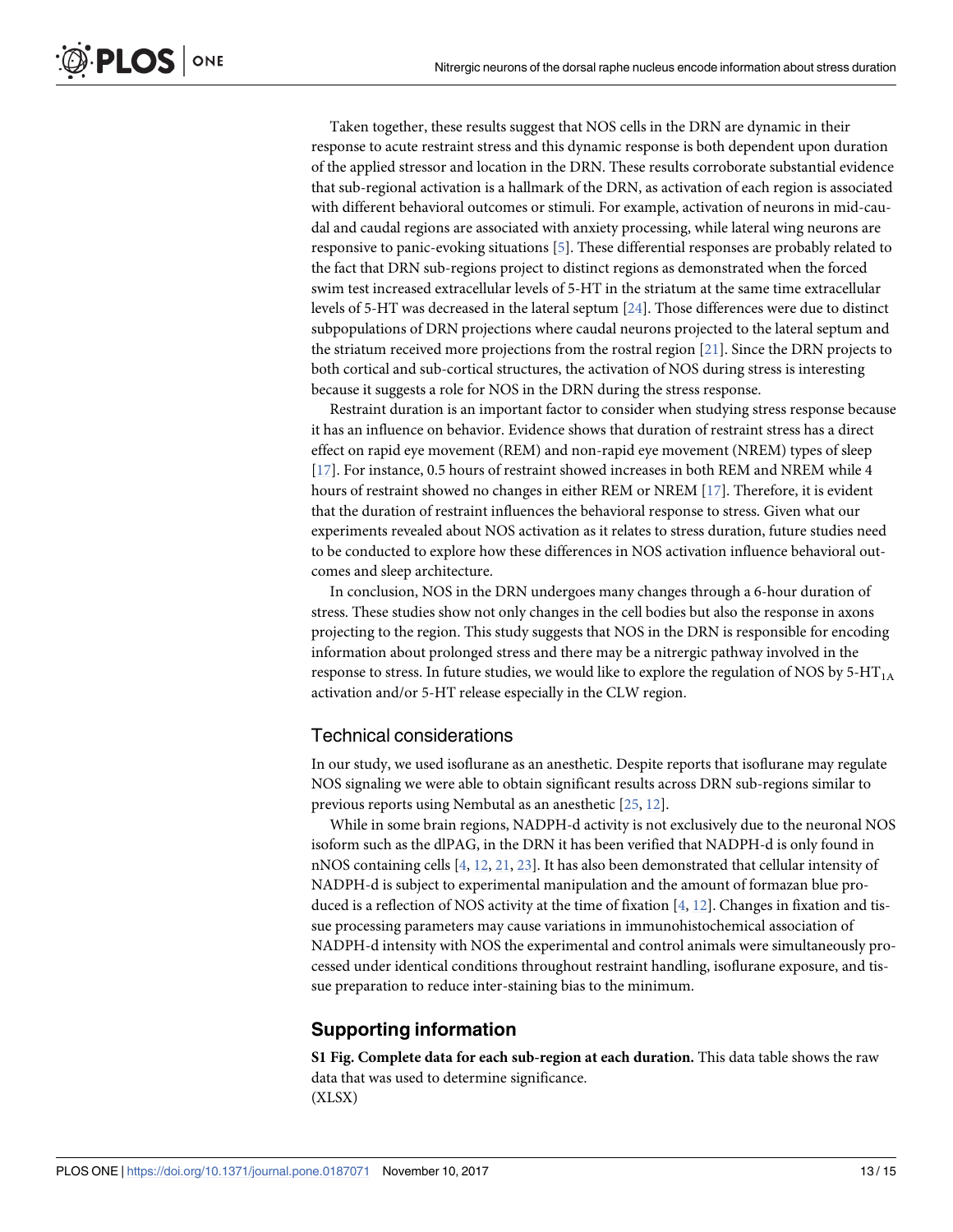<span id="page-13-0"></span>**[S2 Fig](http://www.plosone.org/article/fetchSingleRepresentation.action?uri=info:doi/10.1371/journal.pone.0187071.s002). Optical density graphs for individual animals.** These graphs show the percentage difference for each animal compared to the mean of control animals. The six-hour animals show the most consistent differences across sub-regions, especially in the caudal ventromedial (cv) sub-region.

(XLSX)

**[S3 Fig](http://www.plosone.org/article/fetchSingleRepresentation.action?uri=info:doi/10.1371/journal.pone.0187071.s003). NC3Rs ARRIVE guidelines checklist.** (DOCX)

#### **Acknowledgments**

The authors wish to thank the Center for Cancer Research and Therapeutic Development (CCRTD) at Clark Atlanta University for providing a micro-imaging facility to generate immunohistochemistry figures and Dr. Peri Nagappan for his technical assistance.

The study was funded by NIH grant #NS078410 and NIH grant #5R25GM060414.

#### **Author Contributions**

**Conceptualization:** Chuma Okere.

**Data curation:** India S. Nichols, Mary I. Jones, Brittany Bush.

**Formal analysis:** India S. Nichols, Chuma Okere.

**Funding acquisition:** Godwin Ananaba, Ketema Paul.

**Investigation:** Chuma Okere.

**Methodology:** India S. Nichols, Mary I. Jones, Chuma Okere, Brittany Bush.

**Resources:** Godwin Ananaba, Ketema Paul.

**Supervision:** Chuma Okere, Ketema Paul.

**Visualization:** India S. Nichols, Ketema Paul.

**Writing – original draft:** India S. Nichols.

**Writing – review & editing:** India S. Nichols, Godwin Ananaba, Cloe Gray, Allison Brager, J. Christopher Ehlen, Ketema Paul.

#### **References**

- **[1](#page-0-0).** Xu ZQ, Hokfelt T. Expression of galanin and nitric oxide synthase in subpopulations of serotonin neu-rons of the rat dorsal raphe nucleus. J Chem Neuroanat, 1997. 13(3): p. 169-87. PMID: [9315967](http://www.ncbi.nlm.nih.gov/pubmed/9315967)
- **[2](#page-0-0).** Vasudeva RK, Lin RC, Simpson KL, Waterhouse BD. Functional organization of the dorsal raphe efferent system with special consideration of nitrergic cell groups. J Chem Neuroanat, 2011. 41(4): p. 281– 93. <https://doi.org/10.1016/j.jchemneu.2011.05.008> PMID: [21640185](http://www.ncbi.nlm.nih.gov/pubmed/21640185)
- **[3](#page-0-0).** Okere CO, Waterhouse BD. Activity-dependent heterogeneous populations of nitric oxide synthase neurons in the rat dorsal raphe nucleus. Brain Res, 2006. 1086.
- **[4](#page-0-0).** Vasudeva RK, Waterhouse BD. Cellular Profile of the Dorsal Raphe Lateral Wing Sub-Region: Relationship to the Lateral Dorsal Tegmental Nucleus. J Chem Neuroanat, 2014. 57–58.
- **[5](#page-1-0).** Spiacci A, Coimbra NC, Zangrossi H. Differential Involvement of Dorsal Raphe Subnuclei in the regulation of anxiety- and panic- related defensive behaviors. Neuroscience, 2012. 227: p 350-360 [https://](https://doi.org/10.1016/j.neuroscience.2012.09.061) [doi.org/10.1016/j.neuroscience.2012.09.061](https://doi.org/10.1016/j.neuroscience.2012.09.061) PMID: [23041762](http://www.ncbi.nlm.nih.gov/pubmed/23041762)
- **[6](#page-1-0).** Shepherd GM, Raasstad M. Axonal varicosity distributions along parallel fibers: a new angle on a cerebellar circuit. Cerebellum, 2003. 2(2): p. 110–3. <https://doi.org/10.1080/14734220310011407> PMID: [12880178](http://www.ncbi.nlm.nih.gov/pubmed/12880178)